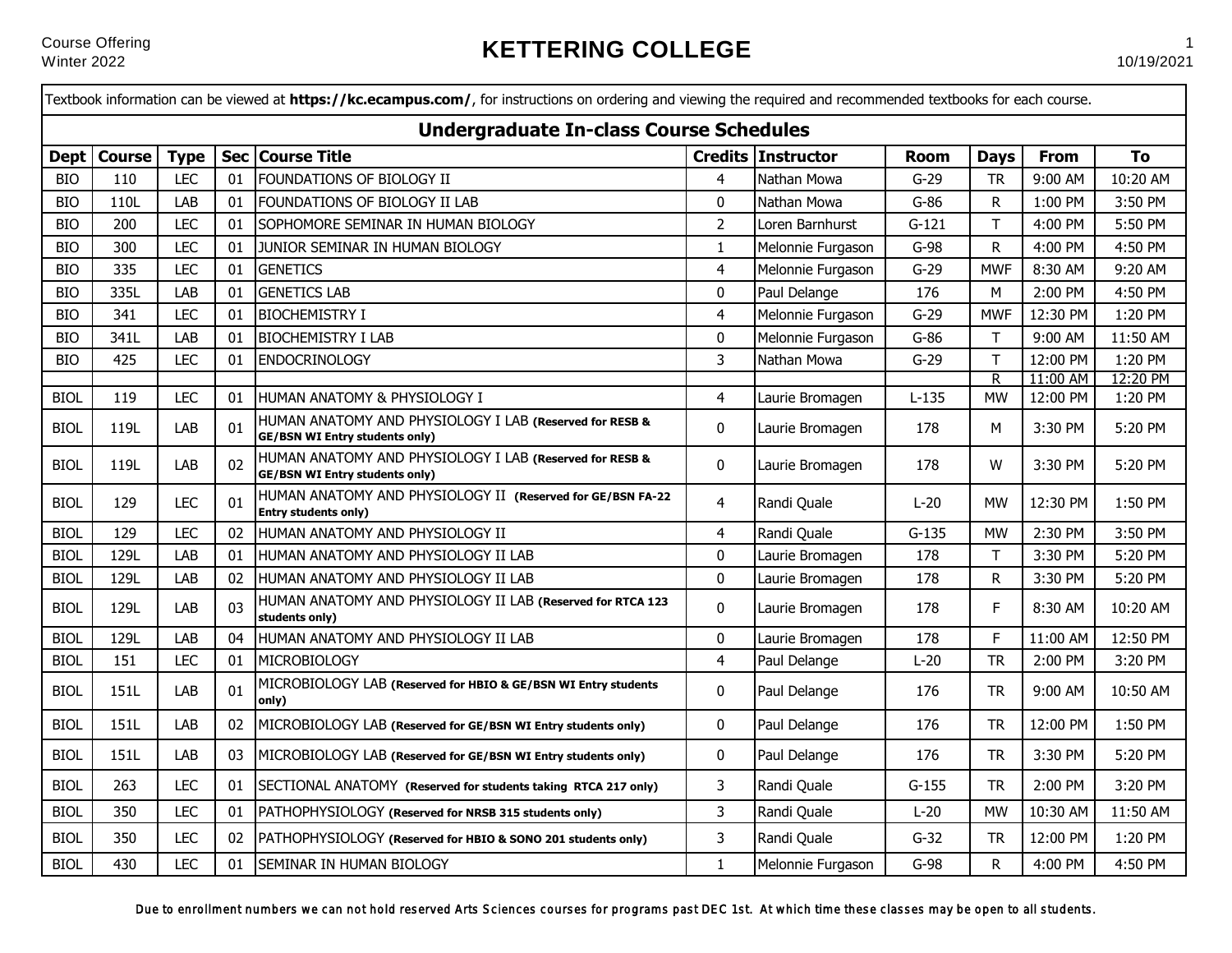|             | Textbook information can be viewed at https://kc.ecampus.com/, for instructions on ordering and viewing the required and recommended textbooks for each course. |             |    |                                                                                                                                 |                         |                           |             |             |             |          |
|-------------|-----------------------------------------------------------------------------------------------------------------------------------------------------------------|-------------|----|---------------------------------------------------------------------------------------------------------------------------------|-------------------------|---------------------------|-------------|-------------|-------------|----------|
|             |                                                                                                                                                                 |             |    | <b>Undergraduate In-class Course Schedules</b>                                                                                  |                         |                           |             |             |             |          |
| <b>Dept</b> | <b>Course</b>                                                                                                                                                   | <b>Type</b> |    | Sec Course Title                                                                                                                |                         | <b>Credits Instructor</b> | <b>Room</b> | <b>Days</b> | <b>From</b> | To       |
| <b>CHE</b>  | 122                                                                                                                                                             | <b>LEC</b>  | 01 | <b>GENERAL CHEMISTRY II</b>                                                                                                     | 4                       | Loren Barnhurst           | $G-110$     | <b>MWF</b>  | 11:30 AM    | 12:20 PM |
| <b>CHE</b>  | 122L                                                                                                                                                            | LAB         | 01 | <b>GENERAL CHEM II LAB</b>                                                                                                      | $\mathbf{0}$            | Loren Barnhurst           | $G-85$      | T.          | 12:30 PM    | 3:20 PM  |
| <b>CHE</b>  | 222                                                                                                                                                             | <b>LEC</b>  | 01 | <b>ORGANIC CHEMISTRY II</b>                                                                                                     | $\overline{\mathbf{r}}$ | Loren Barnhurst           | $G-110$     | <b>MWF</b>  | 10:00 AM    | 10:50 AM |
| <b>CHE</b>  | 222L                                                                                                                                                            | LAB         | 01 | ORGANIC CHEMISTRY II LAB                                                                                                        | 0                       | Loren Barnhurst           | $G-85$      | R.          | 9:00 AM     | 11:50 AM |
| CHEM        | 105                                                                                                                                                             | <b>LEC</b>  | 01 | <b>CHEMISTRY FOR HEALTH SCIENCES</b>                                                                                            | $\overline{4}$          | Ericka Brandau            | $G-135$     | <b>MWF</b>  | 9:30 AM     | 10:20 AM |
| <b>COMM</b> | 215                                                                                                                                                             | <b>LEC</b>  | 01 | INITRO TO HUMAN COMMUNICATION (Reserved for Pre-SONO students<br>only)                                                          | 3                       | Maria Rankin-Brown        | $G-121$     | TR          | 9:30 AM     | 10:50 AM |
| <b>COMM</b> | 215                                                                                                                                                             | <b>LEC</b>  | 02 | INITRO TO HUMAN COMMUNICATION (Reserved for Pre-SONO students<br>only)                                                          | 3                       | Maria Rankin-Brown        | G-121       | <b>TR</b>   | 12:00 PM    | 1:20 PM  |
| <b>ENGL</b> | 101                                                                                                                                                             | <b>LEC</b>  | 01 | WRITING & RHETORIC I (Reserved for GE/BSN WI Entry students only)                                                               | 3                       | Vail McGuire              | $G-29$      | <b>MW</b>   | 2:00 PM     | 3:20 PM  |
| <b>ENGL</b> | 101                                                                                                                                                             | <b>LEC</b>  | 11 | WRITING & RHETORIC I (Reserved for HBIO, NMTA, HGMT & RTCA 123<br>students only)                                                | 3                       | Laura Miller              | Online      |             |             |          |
| <b>ENGL</b> | 102                                                                                                                                                             | <b>LEC</b>  | 01 | WRITING & RHETORIC II (Reserved for GE/BSN FA Entry & RESB students<br>only)                                                    | 3                       | Vail McGuire              | $G-29$      | <b>MW</b>   | 10:30 AM    | 11:50 AM |
| <b>ENGL</b> | 102                                                                                                                                                             | OnL         | 11 | WRITING & RHETORIC II (Reserved for GE/BSN FA Entry & RESB students<br>only)                                                    | 3                       | Vail McGuire              | Online      |             |             |          |
| <b>ENGL</b> | 218                                                                                                                                                             | <b>LEC</b>  | 01 | WRITING AND RESEARCH IN THE SCIENCES                                                                                            | 3                       | Vail McGuire              | $G-121$     | <b>TR</b>   | 2:00 PM     | 3:20 PM  |
| <b>ENGL</b> | 220L                                                                                                                                                            | <b>LEC</b>  | 01 | TOPICS: NON-WESTERN LITERATURE                                                                                                  | 3                       | Maria Rankin-Brown        | $G-110$     | <b>MW</b>   | 2:00 PM     | 3:20 PM  |
| <b>HESC</b> | 348                                                                                                                                                             | OnL         | 11 | CONCEPTS OF LEADERSHIP AND MGT IN HEALTH CARE (Reserved<br>for current RESB Students only)                                      | 3                       | Justina Or                | Online      |             |             |          |
| <b>HIST</b> | 102                                                                                                                                                             | <b>LEC</b>  | 01 | HISTORY OF CIVILIZATION II (Reserved for HBIO, HMGT, RESB & SONO<br><b>BS students only)</b>                                    | 3                       | Robert Reeder             | G-32        | TR          | 5:00 PM     | 6:20 PM  |
| <b>HIST</b> | 152                                                                                                                                                             | <b>LEC</b>  | 01 | UNITED STATES HISTORY II (Reserved for HBIO, HMGT, RESB & SONO<br><b>BS students only)</b>                                      | 3                       | Rob Hoover                | G-94        | TR          | 5:00 PM     | 6:20 PM  |
| <b>KETC</b> | 101                                                                                                                                                             | OnL         | 11 | MEDICAL TERMINOLOGY FOR HEALTH SCIENCES (Reserved for<br>GE/BSN & NMTA Students only) (\$133 course fee attached to this class) | $\mathbf{1}$            | Laura Miller              | Online      |             |             |          |
| LART        | 320G                                                                                                                                                            | <b>LEC</b>  | 01 | ART IN THREE DIMENDIONS (\$50 course fee attached to this class)<br>(Reserved for SONO 405 students only)                       | 3                       | Marsha Pippenger          | $G-34$      | T           | 4:30 PM     | 7:20 PM  |
| <b>MATH</b> | 105                                                                                                                                                             | <b>LEC</b>  | 01 | <b>FUNDAMENTALS OF MATHEMATICS</b>                                                                                              | 3                       | Daniel Schoun             | $G-135$     | <b>MWF</b>  | 8:30 AM     | 9:20 AM  |
| <b>MATH</b> | 155                                                                                                                                                             | <b>LEC</b>  | 01 | COLLEGE ALGEBRA (reserved for GE/SONO & HMGT & RESB students only)                                                              | 3                       | Daniel Schoun             | G-94        | TR          | 2:00 PM     | 3:20 PM  |
| <b>MATH</b> | 201                                                                                                                                                             | <b>LEC</b>  | 01 | PROBABILITY AND STATISTICS (reserved for NRSB 325 students ONLY)                                                                | 3                       | Jane Nesbit               | $G-135$     | <b>MW</b>   | 10:30 AM    | 11:50 AM |
| <b>MATH</b> | 201                                                                                                                                                             | <b>LEC</b>  | 02 | PROBABILITY AND STATISTICS (reserved for RESB & GE/BSN FA Entry<br>students only)                                               | 3                       | Jane Nesbit               | $G-94$      | <b>MW</b>   | 2:00 PM     | 3:20 PM  |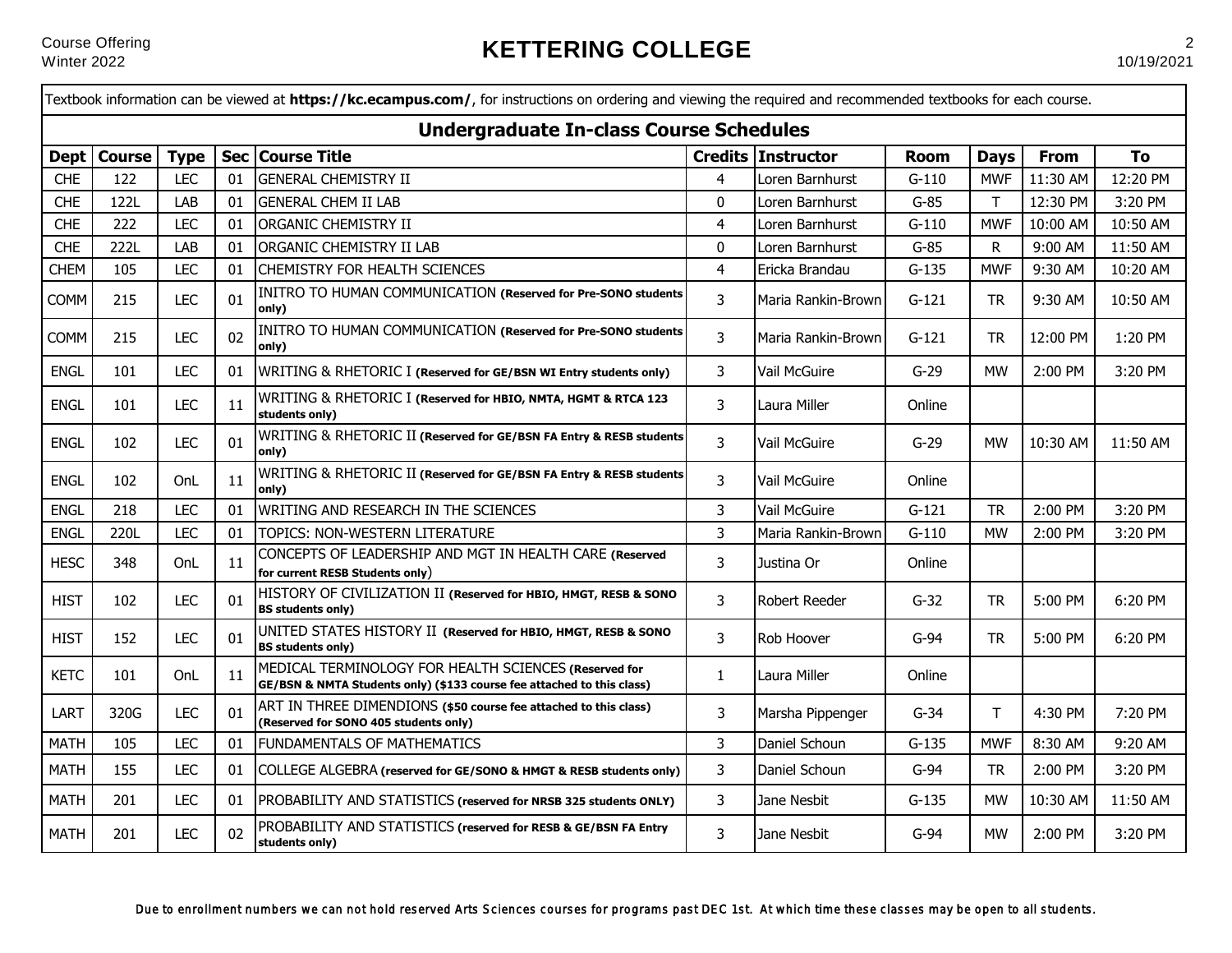|             |               |             |                | Textbook information can be viewed at https://kc.ecampus.com/, for instructions on ordering and viewing the required and recommended textbooks for each course.                                             |                     |                       |                      |              |             |          |
|-------------|---------------|-------------|----------------|-------------------------------------------------------------------------------------------------------------------------------------------------------------------------------------------------------------|---------------------|-----------------------|----------------------|--------------|-------------|----------|
|             |               |             |                | <b>Undergraduate In-class Course Schedules</b>                                                                                                                                                              |                     |                       |                      |              |             |          |
| <b>Dept</b> | <b>Course</b> | <b>Type</b> |                | Sec Course Title                                                                                                                                                                                            |                     | Credits Instructor    | <b>Room</b>          | <b>Days</b>  | <b>From</b> | To       |
| <b>MATH</b> | 201           | <b>LEC</b>  | 0 <sub>3</sub> | PROBABILITY AND STATISTICS (reserved for HBIO & GE/BSN FA Entry<br>students only)                                                                                                                           | 3                   | Jane Nesbit           | $G-94$               | <b>TR</b>    | 12:30 PM    | 1:50 PM  |
| <b>MATH</b> | 220           | <b>LEC</b>  | 01             | CALCULUS I                                                                                                                                                                                                  | 3                   | Jonathan Engelman     | $G-34$               | <b>MW</b>    | 9:00 AM     | 10:20 AM |
| <b>NMED</b> | 405           | <b>LEC</b>  | 01             | MOLECULAR IMAGING MATHEMATICS                                                                                                                                                                               | 3                   | Tuta Ionescu          | U OF FINDLAY         | <b>TBA</b>   |             |          |
| <b>NMED</b> | 415           | <b>LEC</b>  | 01             | MOLECULAR IMAGING PHYSICS                                                                                                                                                                                   | $\overline{2}$      | Tuta Ionescu          | U OF FINDLAY         | <b>TBA</b>   |             |          |
| <b>NMED</b> | 425           | <b>LEC</b>  | 01             | MOLECULAR IMAGING RADIOBIOLOGY                                                                                                                                                                              | $\mathbf{1}$        | Tuta Ionescu          | U OF FINDLAY         | <b>TBA</b>   |             |          |
| <b>NMED</b> | 435           | <b>LEC</b>  | 01             | MOLECULAR IMAGING RADIATION PROTECTION                                                                                                                                                                      | $\overline{2}$      | Tuta Ionescu          | U OF FINDLAY         | <b>TBA</b>   |             |          |
| <b>NMED</b> | 445           | <b>LEC</b>  | 01             | MOLECULAR NON-IMAGING PROCEDURES                                                                                                                                                                            | 3                   | Tuta Ionescu          | U OF FINDLAY         | <b>TBA</b>   |             |          |
| <b>NMED</b> | 455           | <b>LEC</b>  | 01             | NUCLEAR MEDICINE PROCEDURES                                                                                                                                                                                 | 5                   | Tuta Ionescu          | U OF FINDLAY         | <b>TBA</b>   |             |          |
| <b>NMED</b> | 462           | LEC         | 01             | <b>RADIONUCLIDE THERAPIES</b>                                                                                                                                                                               | $\mathbf{1}$        | Tuta Ionescu          | U OF FINDLAY         | <b>TBA</b>   |             |          |
| <b>NMED</b> | 465           | <b>LEC</b>  | 01             | RADIOCHEMISTRY AND RADIOPHARMACEUTICALS                                                                                                                                                                     | 3                   | Tuta Ionescu          | U OF FINDLAY         | <b>TBA</b>   |             |          |
| <b>NMED</b> | 472           | <b>LEC</b>  | 01             | MOLECULAR IMAGING INSTRUMENTATION                                                                                                                                                                           | 3                   | Tuta Ionescu          | U OF FINDLAY         | <b>TBA</b>   |             |          |
| <b>NMED</b> | 475           | <b>LEC</b>  | 01             | MOLECULAR IMAGING SPECT                                                                                                                                                                                     | $\mathbf{1}$        | Tuta Ionescu          | U OF FINDLAY         | <b>TBA</b>   |             |          |
| <b>NMED</b> | 477           | <b>LEC</b>  | 01             | MOLECULAR IMAGING PET                                                                                                                                                                                       | $\mathbf{1}$        | Tuta Ionescu          | U OF FINDLAY         | <b>TBA</b>   |             |          |
| <b>NMED</b> | 485           | <b>CLIN</b> | 01             | <b>CLINICAL NUCLEAR MEDICINE I</b>                                                                                                                                                                          | 12                  | Tuta Ionescu          | <b>Clinical Site</b> | <b>TBA</b>   |             |          |
|             |               |             |                | WHEN REGISTERING FOR NURSING CLINICAL SECTIONS THE NURSING DEPARTMENT RESERVES THE RIGHT TO MAKE CHANGES IN CLINICAL ASSIGNMENTS TO ENSURE A<br>SUCCESSFUL CLINICAL EXPERIENCE BASED UPON SITE AVAILABILITY |                     |                       |                      |              |             |          |
| <b>NRSB</b> | 100           | <b>LEC</b>  | 1              | INURSING READMISSION REMEDIATION                                                                                                                                                                            | 0                   | <b>Beverly McLean</b> | IPE                  | <b>TBA</b>   |             |          |
| <b>NRSB</b> | 301           | <b>LEC</b>  | 01             | <b>I</b> WELLNESS & HEALTH PROMOTION                                                                                                                                                                        | 3                   | Cynthia Hammond       | $L-20$               | R            | 9:00 AM     | 11:50 AM |
| <b>NRSB</b> | 305           | OnL         | 11             | PHARMACOLOGY IN NURSING                                                                                                                                                                                     | $\overline{3}$      | Shirna Gullo          | Online               |              |             |          |
| <b>NRSB</b> | 315           | <b>LEC</b>  | 01             | FOUNDATIONS OF NURSING                                                                                                                                                                                      | 6                   | Lisa Huber            | $L-20$               | W            | 2:00 PM     | 5:50 PM  |
| <b>NRSB</b> | 315L          | <b>CLIN</b> | 01             | FOUNDATIONS OF NURSING, CLINICAL                                                                                                                                                                            | $\mathbf 0$         | <b>Beverly McLean</b> | <b>Clinical Site</b> | <b>RF</b>    | 6:30 AM     | 4:00 PM  |
|             |               |             |                | Will start off in the IPE Sims Center (dates TBA)                                                                                                                                                           |                     | Marisa Blahovich      |                      |              |             |          |
| <b>NRSB</b> | 325           | <b>LEC</b>  | 01             | MEDICAL SURGCAL NURSING I                                                                                                                                                                                   | 6                   | Jeannette Little      | $L-20$               | <b>MW</b>    | 8:00 AM     | 9:50 AM  |
| <b>NRSB</b> | 325L          | <b>CLIN</b> | 01             | MEDICAL SURGCAL NURSING I CLINICAL                                                                                                                                                                          | $\pmb{0}$           | Jeannette Little      | Clinical site        | TF           | 6:30 AM     | 5:00 PM  |
| <b>NRSB</b> | 331           | <b>LEC</b>  | 01             | PSYCHIATRIC/MENTAL HEALTH NURSING CONCEPTS                                                                                                                                                                  | $\overline{4}$      | Cynthia Hasseman      | $G-94$               | W            | 11:20 AM    | 1:50 PM  |
| <b>NRSB</b> | 331L          | <b>CLIN</b> | 01             | PSYCHIATRIC/MENTAL HEALTH NURSING CONCEPTS CLINICAL                                                                                                                                                         | 0                   | Cynthia Hasseman      | Clinical site        | $\mathsf{R}$ | 6:30 AM     | 11:30 PM |
|             |               | <b>LEC</b>  |                |                                                                                                                                                                                                             |                     |                       |                      | F.<br>W      | 6:30 AM     | 3:30 PM  |
| <b>NRSB</b> | 361<br>362    | <b>CLIN</b> | 01             | THEORY: ALTERATIONS IN ADULT HEALTH I                                                                                                                                                                       | 3<br>$\overline{3}$ | Melinda Hopkins       | $G-94$               |              | 8:00 AM     | 10:50 AM |
| <b>NRSB</b> |               |             | 01             | CLINICAL: ALTERATIONS IN ADULT HEALTH I<br>Will start off in the IPE Sims Center (dates TBA)                                                                                                                |                     | Melinda Hopkins       | <b>Clinical Site</b> | MT           | 6:30 AM     | 11:00 PM |
| <b>NRSB</b> | 371           | OnL         | 01             | NURSING RESEARCH                                                                                                                                                                                            | $\overline{3}$      | Nicole Orian          | Online               |              |             |          |
| <b>NRSB</b> | 401           | <b>HYB</b>  | 01             | THEORY: ALTERATIONS IN ADULT HEALTH II                                                                                                                                                                      | $\overline{4}$      | Lisa Huber            | $L-20$               | F.           | 9:00 AM     | 12:50 PM |

Due to enrollment numbers we can not hold reserved Arts Sciences courses for programs past DEC 1st. At which time these classes may be open to all students.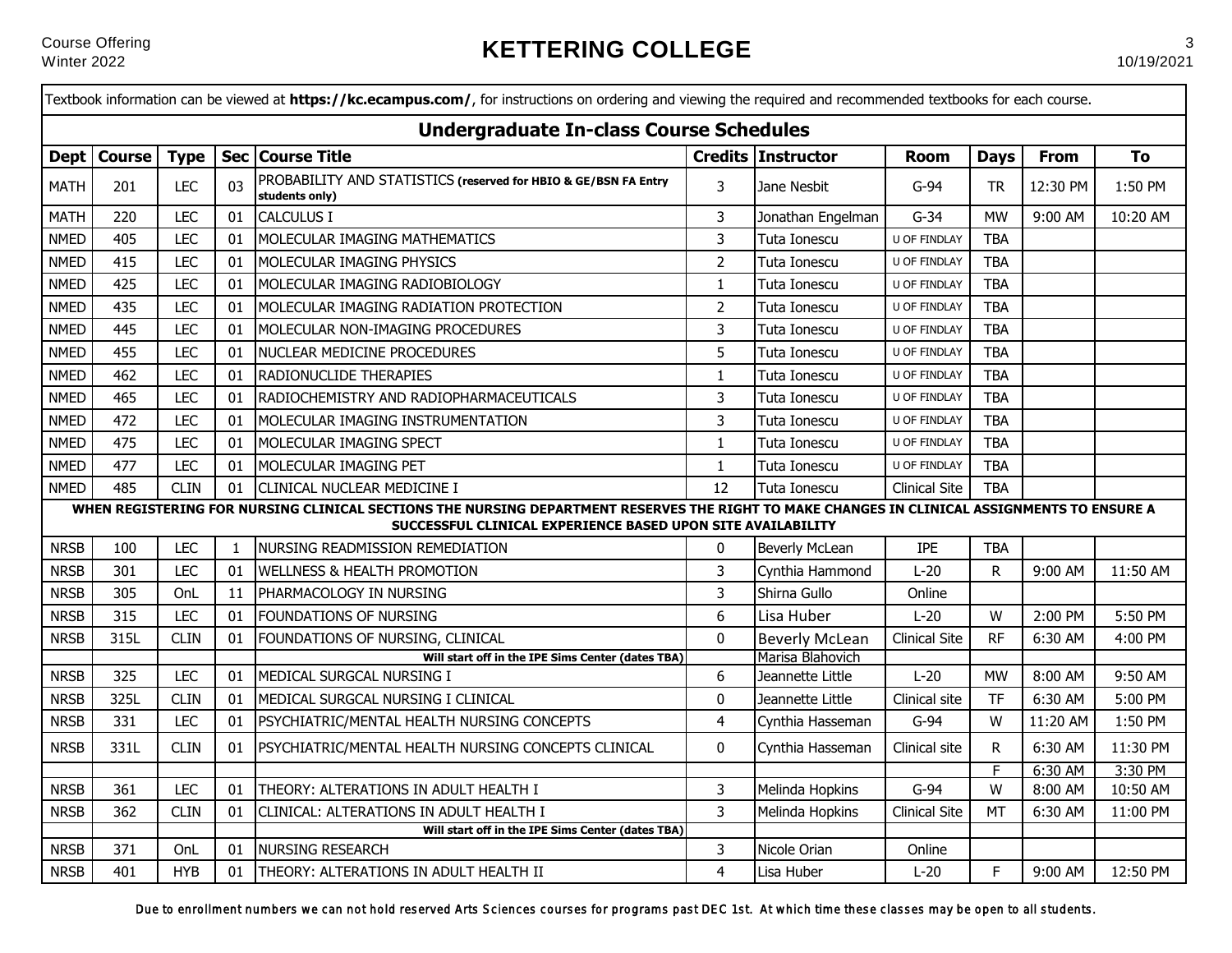л

|             |               |             |    | Textbook information can be viewed at <b>https://kc.ecampus.com/</b> , for instructions on ordering and viewing the required and recommended textbooks for each course. |                |                           |                                    |                |                     |                    |
|-------------|---------------|-------------|----|-------------------------------------------------------------------------------------------------------------------------------------------------------------------------|----------------|---------------------------|------------------------------------|----------------|---------------------|--------------------|
|             |               |             |    | <b>Undergraduate In-class Course Schedules</b>                                                                                                                          |                |                           |                                    |                |                     |                    |
| <b>Dept</b> | <b>Course</b> | <b>Type</b> |    | Sec   Course Title                                                                                                                                                      |                | <b>Credits Instructor</b> | <b>Room</b>                        | <b>Days</b>    | <b>From</b>         | To                 |
|             |               |             |    |                                                                                                                                                                         |                | Joan Ulloth               |                                    |                |                     |                    |
| <b>NRSB</b> | 402           | <b>CLIN</b> | 01 | CLINICAL: ALTERATIONS IN ADULTH HEALTH II                                                                                                                               | $\overline{4}$ | Shirna Gullo              | <b>Clinical Site</b>               | Sn             | 6:30 AM             | 7:30 PM            |
|             |               |             |    |                                                                                                                                                                         |                |                           | <b>Clinical Site</b>               | M              | 6:30 AM             | 7:30 PM            |
|             |               |             |    |                                                                                                                                                                         |                |                           | <b>Clinical Site</b>               | т              | 6:30 AM             | 7:30 PM            |
|             |               |             |    |                                                                                                                                                                         |                |                           | <b>IPE</b>                         | $\overline{W}$ | 7:30 AM             | 12:20 PM           |
|             |               |             |    |                                                                                                                                                                         |                |                           | <b>Clinical Site</b>               | <u>R</u>       | 6:30 AM             | 7:30 PM            |
| <b>NRSB</b> | 402           | <b>CLIN</b> | 02 | CLINICAL: ALTERATIONS IN ADULTH HEALTH II                                                                                                                               | 4              | Shirna Gullo              | <b>Clinical Site</b>               | Sn             | 6:30 AM             | 7:30 PM            |
|             |               |             |    |                                                                                                                                                                         |                |                           | <b>Clinical Site</b>               | M              | 6:30 AM             | 7:30 PM            |
|             |               |             |    |                                                                                                                                                                         |                |                           | <b>Clinical Site</b><br><b>IPE</b> |                | 6:30 AM<br>12:30 PM | 7:30 PM<br>5:20 PM |
|             |               |             |    |                                                                                                                                                                         |                |                           | <b>Clinical Site</b>               | W<br>R         | 6:30 AM             | 7:30 PM            |
| <b>NRSB</b> | 411           | OnL         | 01 | ESSENTIALS OF NURSING LEADERSHIP, MGT & INFORMATICS                                                                                                                     | 3              | Jean Stivers              |                                    |                |                     |                    |
| <b>PEAC</b> | 145           | <b>ACT</b>  | 01 | <b>FITNESS I</b>                                                                                                                                                        | $\mathbf{1}$   | <b>Tim Willsey</b>        |                                    | <b>TBA</b>     |                     |                    |
| <b>PEAC</b> | 150           | <b>ACT</b>  | 01 | <b>FITNESS WALKING</b>                                                                                                                                                  | $\mathbf{1}$   | <b>Tim Willsey</b>        |                                    | <b>TBA</b>     |                     |                    |
| <b>PEAC</b> | 178           | OnL         | 11 | <b>WELLNESS</b>                                                                                                                                                         | $\mathbf{1}$   | Cynthia Hammond           | Online                             |                |                     |                    |
| <b>PHYS</b> | 131           | <b>LEC</b>  | 01 | <b>SURVEY OF PHYSICS</b>                                                                                                                                                | $\overline{4}$ | Jonathan Engelman         | $G-135$                            | <b>MWF</b>     | 1:30 PM             | 2:20 PM            |
| <b>PHYS</b> | 131L          | LAB         | 01 | SURVEY OF PHYSICS LAB (Reserved for RTCA 123 students only)                                                                                                             | $\pmb{0}$      | Jonathan Engelman         | $G-34$                             | <b>MW</b>      | 11:30 AM            | 12:50 PM           |
| <b>PHYS</b> | 131L          | LAB         | 02 | SURVEY OF PHYSICS LAB (Reserved for HMGT & Pre-SONO & Pre-RTCA<br>students only)                                                                                        | 0              | Jonathan Engelman         | $G-34$                             | <b>TR</b>      | 9:30 AM             | 10:50 AM           |
| <b>PHYS</b> | 131L          | LAB         | 03 | SURVEY OF PHYSICS LAB (Reserved for HMGT & Pre-SONO & Pre-RTCA<br>students only)                                                                                        | 0              | Jonathan Engelman         | $G-34$                             | <b>TR</b>      | 12:00 PM            | 1:20 PM            |
| <b>PHYS</b> | 152           | <b>LEC</b>  | 01 | <b>GENERAL PHYSICS II</b>                                                                                                                                               | $\overline{4}$ | Daniel Schoun             | $G-34$                             | <b>MWF</b>     | 2:00 PM             | 2:50 PM            |
| <b>PHYS</b> | 152L          | <b>LEC</b>  | 01 | <b>GENERAL PHYSICS II LAB</b>                                                                                                                                           | $\mathbf 0$    | Daniel Schoun             | $G-34$                             | MW             | 3:00 PM             | 4:20 PM            |
| <b>PSYC</b> | 112           | <b>LEC</b>  | 01 | GENERAL PSYCHOLOGY (Reserved for RESB students only)                                                                                                                    | $\overline{3}$ | <b>David Price</b>        | $G-98$                             | <b>TR</b>      | 9:30 AM             | 10:50 AM           |
| <b>PSYC</b> | 138           | <b>LEC</b>  | 01 | HUMAN GROWTH & DEVELOPMENT (Reserved for HBIO students only)                                                                                                            | 3              | David Price               | $G-98$                             | <b>MW</b>      | 10:30 AM            | 11:50 AM           |
| <b>RELB</b> | 101           | <b>LEC</b>  | 01 | SDA FUNDAMENTAL BELIEFS & THE HEALING MINISTRY OF<br>CHRIST (Reserved for NRSB 315 students only)                                                                       | 3              | Raj Attiken               | $G-98$                             | <b>MW</b>      | 9:00 AM             | 10:20 AM           |
| <b>RELB</b> | 101           | <b>LEC</b>  | 02 | SDA FUNDAMENTAL BELIEFS & THE HEALING MINISTRY OF<br>CHRIST (Reserved for NRSB 315 students only)                                                                       | 3              | <b>Steve Carlson</b>      | $G-98$                             | <b>MW</b>      | 12:00 PM            | 1:20 PM            |
| <b>RELP</b> | 254           | <b>LEC</b>  | 01 | MORALITY & MEDICINE: CHRISTIAN PERSP BIOETHICAL ISSUES<br>(Reserved for students taking NRSB 325 ONLY)                                                                  | 3              | Anne Collier-Freed        | $G-32$                             | <b>MW</b>      | 1:30 PM             | 2:50 PM            |
| <b>RELP</b> | 254           | <b>LEC</b>  | 02 | MORALITY & MEDICINE: CHRISTIAN PERSP BIOETHICAL ISSUES<br>(Reserved for students taking SONO 201 & NMTA students only)                                                  | 3              | Anne Collier-Freed        | $G-94$                             | <b>TR</b>      | 9:30 AM             | 10:50 AM           |
| <b>RELP</b> | 254           | OnL         | 11 | MORALITY & MEDICINE: CHRISTIAN PERSP BIOETHICAL ISSUES<br>(Reserved for students taking RTCA 217 only)                                                                  | 3              | Zdravko Plantak           |                                    |                |                     |                    |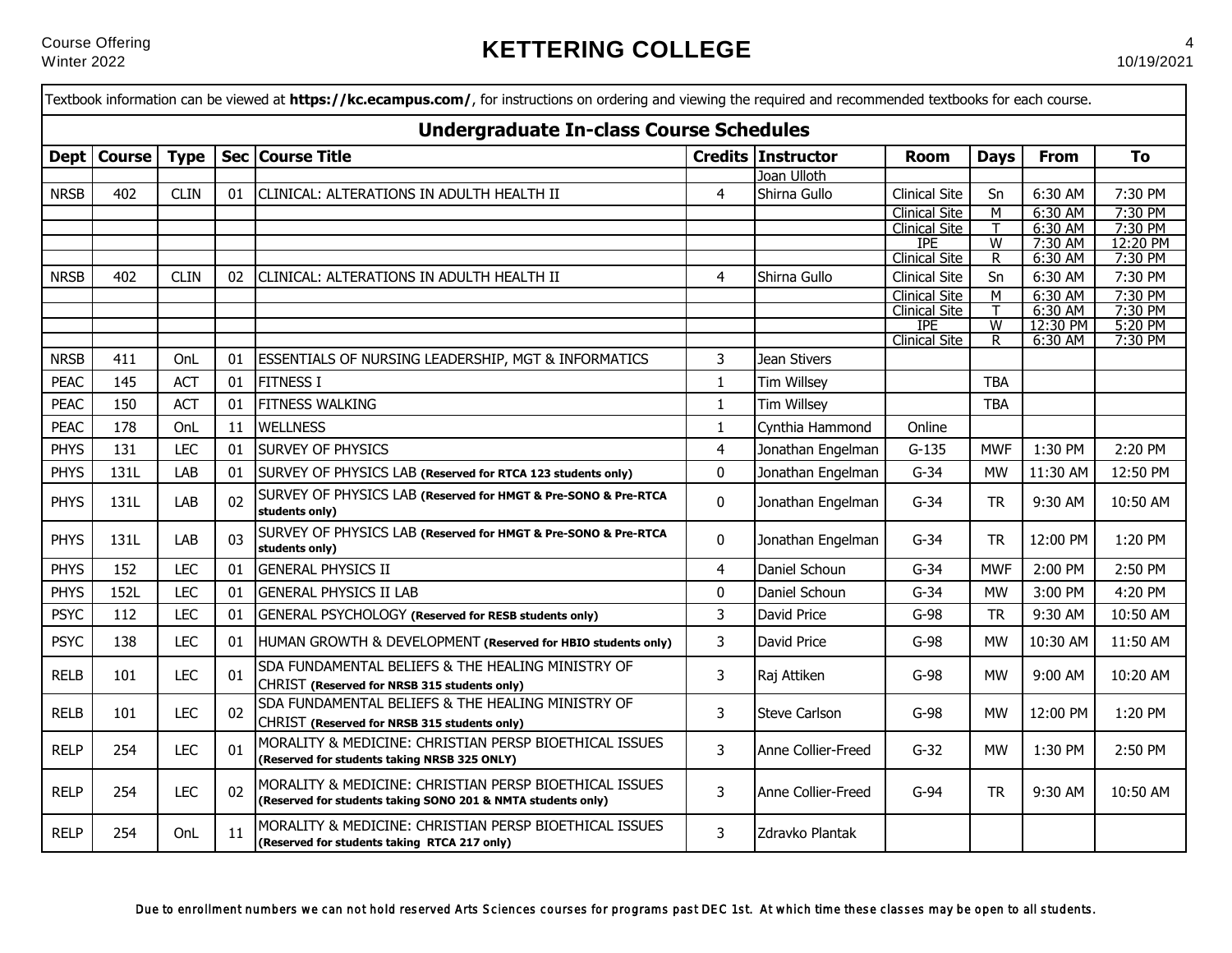|             |               |             |    | Textbook information can be viewed at https://kc.ecampus.com/, for instructions on ordering and viewing the required and recommended textbooks for each course. |                |                    |                      |             |             |          |
|-------------|---------------|-------------|----|-----------------------------------------------------------------------------------------------------------------------------------------------------------------|----------------|--------------------|----------------------|-------------|-------------|----------|
|             |               |             |    | <b>Undergraduate In-class Course Schedules</b>                                                                                                                  |                |                    |                      |             |             |          |
|             | Dept   Course | <b>Type</b> |    | Sec Course Title                                                                                                                                                |                | Credits Instructor | <b>Room</b>          | <b>Days</b> | <b>From</b> | To       |
| <b>RELP</b> | 316           | <b>LEC</b>  | 01 | SPIRITUALITY IN HEALING AND HEALTH CARE (Reserved for NRSB<br>321 students only)                                                                                | 3              | Cory Wetterlin     | $G-98$               | W           | 2:30 PM     | 5:20 PM  |
| <b>RELP</b> | 316           | <b>LEC</b>  | 02 | SPIRITUALITY IN HEALING AND HEALTH CARE (Reserved for HBIO &<br><b>RESB students only)</b>                                                                      | $\overline{3}$ | Cory Wetterlin     | $G-98$               | $\mathsf F$ | 12:30 PM    | 3:20 PM  |
| <b>RELT</b> | 305           | <b>LEC</b>  | 01 | WORLD RELIGIONS FOR HEALTH CARE PROFESSIONALS (Reserved<br>for SONO BS students only)                                                                           | 3              | Raj Attiken        | $G-98$               | T.          | 4:00 PM     | 6:50 PM  |
| <b>RELT</b> | 305           | <b>LEC</b>  | 02 | WORLD RELIGIONS FOR HEALTH CARE PROFESSIONALS (Reserved<br><b>ONLY for students taking NRSB 325)</b>                                                            | 3              | Raj Attiken        | $G-135$              | R           | 1:30 PM     | 4:20 PM  |
| <b>RESB</b> | 295           | <b>INST</b> | 01 | <b>INDEPENDENT STUDY IN RESPIRATORY CARE</b>                                                                                                                    | $\mathbf{1}$   | Alisa French       | <b>TBA</b>           |             |             |          |
| <b>RESB</b> | 312           | <b>LEC</b>  | 01 | CARDIOPULMONARY PATHOLOGY                                                                                                                                       | 3              | Alisa French       | $G-156$              | <b>MW</b>   | 2:00 PM     | 3:20 PM  |
| <b>RESB</b> | 317           | <b>LEC</b>  | 01 | <b>RESPIRATORY CARE PROTOCOLS II</b>                                                                                                                            | 3              | Nick Johnston      | <b>RESP LAB</b>      | <b>MW</b>   | 8:30 AM     | 9:50 AM  |
| <b>RESB</b> | 317L          | LAB         | 01 | <b>RESPIRATORY CARE PROTOCOLS II LAB</b>                                                                                                                        | $\pmb{0}$      | Nick Johnston      | <b>RESP LAB</b>      | F           | 8:30 AM     | 11:20 AM |
| <b>RESB</b> | 318           | <b>CLIN</b> | 01 | CLINICAL II RESPIRTORY PROTOCOLS                                                                                                                                | $\overline{2}$ | Hope Appelbaum     | <b>Clinical Site</b> | <b>TR</b>   | 6:30 AM     | 7:00 PM  |
| <b>RESB</b> | 330           | <b>LEC</b>  | 01 | RESPIRTORY CARE PHARMACOLOGY                                                                                                                                    | 3              | Nick Johnston      | $G-156$              | <b>MW</b>   | 12:30 PM    | 1:50 PM  |
| <b>RESB</b> | 410           | <b>LEC</b>  | 01 | OUTPATIENT RESPIRATORY CARE SERVICES                                                                                                                            | $\overline{2}$ | Hope Appelbaum     | $G-121$              | W           | 9:00 AM     | 10:50 AM |
| <b>RESB</b> | 417           | <b>LEC</b>  | 01 | ADVANCED PRACTICE IN NEONATAL RESPIRATORY CARE                                                                                                                  | 3              | Alisa French       | $G-121$              | M           | 9:30 AM     | 12:20 PM |
| <b>RESB</b> | 417L          | LAB         | 01 | ADVANCED PRACTICE IN NEONATAL RESPIRATORY CARE LAB                                                                                                              | 0              | Alisa French       | <b>RESP LAB</b>      | F           | 12:30 PM    | 2:50 PM  |
| <b>RESB</b> | 418           | <b>CLIN</b> | 01 | CLINICAL 5 ADVANCED CRITICAL CARE                                                                                                                               | $\overline{2}$ | Hope Appelbaum     | <b>Clinical Site</b> | <b>TR</b>   | 6:30 AM     | 7:00 PM  |
| <b>RESB</b> | 420           | <b>LEC</b>  | 01 | RESPIRATORY CARE CAPSTONE                                                                                                                                       | $\overline{2}$ | Hope Appelbaum     | $G-121$              | W           | 11:30 AM    | 1:20 PM  |
| <b>RTCA</b> | 120           | <b>LEC</b>  | 01 | BASIC PATIENT CARE (Reserved for SONO 201 students only)                                                                                                        | $\overline{2}$ | Tuta Ionescu       | $G-155$              | M           | 9:30 AM     | 12:20 PM |
| <b>RTCA</b> | 123           | <b>CLIN</b> | 01 | PRACTICUM II                                                                                                                                                    | $\overline{2}$ | Idamae Jenkins     | <b>Clinical Site</b> | <b>TR</b>   | 6:00 AM     | 10:00 PM |
| <b>RTCA</b> | 127           | <b>LEC</b>  | 01 | RADIOLOGIC TECHNOLOGY II                                                                                                                                        | 3              | Rob Hoover         | $G-155$              | <b>MW</b>   | 8:00 AM     | 9:20 AM  |
| <b>RTCA</b> | 127L          | LAB         | 01 | RADIOLOGIC TECHNOLOGY II LABORATORY                                                                                                                             | 0              | Rob Hoover         | <b>RAD LAB</b>       | M           | 9:30 AM     | 11:20 PM |
| <b>RTCA</b> | 127L          | LAB         | 02 | RADIOLOGIC TECHNOLOGY II LABORATORY                                                                                                                             | 0              | Rob Hoover         | <b>RAD LAB</b>       | W           | 9:30 AM     | 11:20 PM |
| <b>RTCA</b> | 127L          | LAB         | 03 | RADIOLOGIC TECHNOLOGY II LABORATORY                                                                                                                             | $\pmb{0}$      | Rob Hoover         | <b>RAD LAB</b>       | $\mathsf F$ | 10:30 AM    | 12:20 PM |
| <b>RTCA</b> | 217           | <b>LEC</b>  | 01 | PATHOLOGY FOR RADIOGRAPHERS                                                                                                                                     | $\overline{2}$ | Rob Hoover         | $G-155$              | <b>TR</b>   | 10:00 AM    | 10:50 AM |
| <b>RTCA</b> | 239           | <b>CLIN</b> | 01 | <b>PRACTICUM V</b>                                                                                                                                              | 3              | Idamae Jenkins     | <b>Clinical Site</b> | <b>MWF</b>  | 6:00 AM     | 10:00 PM |
| <b>RTCA</b> | 292           | <b>LEC</b>  | 01 | RADIOLOGY SIMULATED REGISTRY                                                                                                                                    | $\mathbf{1}$   | Rob Hoover         | $G-155$              | T           | 9:00 AM     | 9:50 AM  |
| SOCI        | 115           | <b>LEC</b>  | 01 | PRINCIPLES OF SOCIOLOGY (Reserved for HBIO, HMGT, RESB & RTCA<br>239 students only)                                                                             | 3              | David Price        | $G-98$               | <b>TR</b>   | 12:00 PM    | 1:20 PM  |
| SOCI        | 375           | <b>LEC</b>  | 01 | CULTURAL DIVERSITY IN HEALTH CARE (Reserved for HBIO & SONO<br>201 students only. GE/SONO students are not eligible to take this course)                        | 3              | David Price        | $G-110$              | <b>MW</b>   | 12:30 PM    | 1:50 PM  |
| SONO        | 205           | <b>LEC</b>  | 01 | <b>INTRODUCTION TO SONOGRAPHY I</b>                                                                                                                             | $\overline{2}$ | <b>Susan Price</b> | $G-32$               | W           | 3:00 PM     | 4:50 PM  |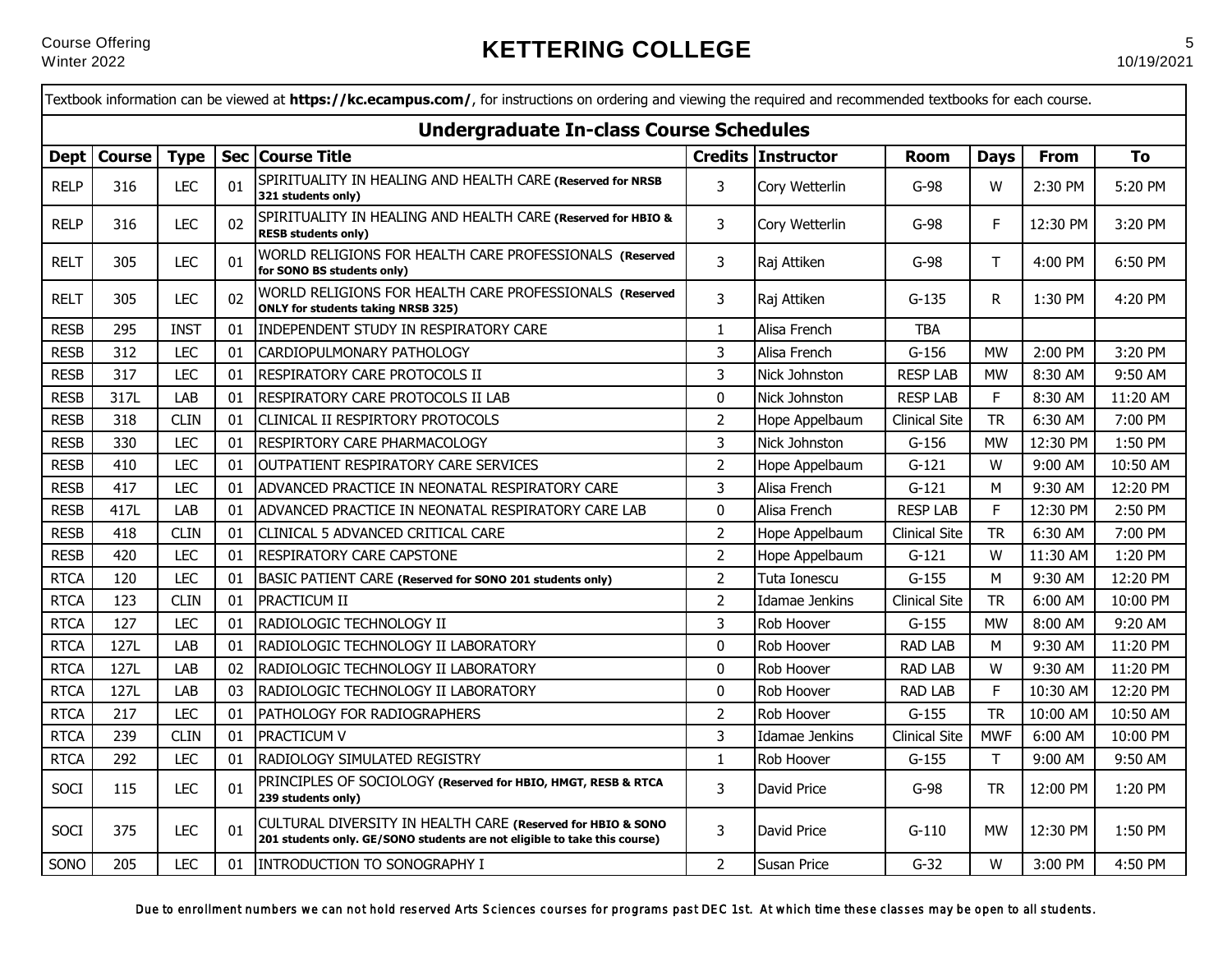|      |               |             |    | Textbook information can be viewed at https://kc.ecampus.com/, for instructions on ordering and viewing the required and recommended textbooks for each course.                                                                                                                                                 |                |                     |                      |                     |                     |                     |
|------|---------------|-------------|----|-----------------------------------------------------------------------------------------------------------------------------------------------------------------------------------------------------------------------------------------------------------------------------------------------------------------|----------------|---------------------|----------------------|---------------------|---------------------|---------------------|
|      |               |             |    | <b>Undergraduate In-class Course Schedules</b>                                                                                                                                                                                                                                                                  |                |                     |                      |                     |                     |                     |
|      | Dept   Course | <b>Type</b> |    | Sec Course Title                                                                                                                                                                                                                                                                                                |                | Credits Instructor  | <b>Room</b>          | <b>Days</b>         | <b>From</b>         | <b>To</b>           |
| SONO | 302           | <b>LEC</b>  | 01 | SONOGRAPHIC PHYSICS & INSTRUMENTATION II                                                                                                                                                                                                                                                                        | $\overline{2}$ | <b>Susan Price</b>  | $G-110$              | <b>TR</b>           | 3:00 PM             | 3:50 PM             |
| SONO | 305           | <b>CLIN</b> | 01 | <b>CLINICAL SONOGRAPHY II</b>                                                                                                                                                                                                                                                                                   | $\overline{4}$ | Rachel Moutoux      | <b>Clinical Site</b> | <b>MWF</b>          | 7:00 AM             | 4:30 PM             |
| SONO | 307           | <b>LEC</b>  | 01 | ABDOMINAL SONOGRAPHY II                                                                                                                                                                                                                                                                                         | 3              | Shawnya Wilborne    | $G-32$               | T.                  | 10:00 AM            | 10:50 AM            |
|      |               |             |    |                                                                                                                                                                                                                                                                                                                 |                |                     |                      | $\overline{R}$      | 10:00 AM            | 11:50 AM            |
| SONO | 312           | <b>LEC</b>  | 01 | VASCULAR SONOGRAPHY II                                                                                                                                                                                                                                                                                          | 3              | <b>Beth Maxwell</b> | $G-110$              | T.                  | 1:00 PM             | 2:50 PM             |
| SONO | 402           | <b>LEC</b>  |    | ECHOCARDIOGRAPHY II                                                                                                                                                                                                                                                                                             | 3              |                     |                      | $\overline{R}$<br>T | 2:00 PM<br>10:00 AM | 2:50 PM<br>10:50 AM |
|      |               |             | 01 |                                                                                                                                                                                                                                                                                                                 |                | <b>Beth Maxwell</b> | $G-110$              | $\overline{R}$      | 10:00 AM            | 11:50 AM            |
| SONO | 405           | <b>CLIN</b> | 01 | <b>CLINICAL SONOGRAPHY V</b>                                                                                                                                                                                                                                                                                    | 4              | Rachel Moutoux      | <b>Clinical Site</b> | <b>MWF</b>          | 7:00 AM             | 4:30 PM             |
| SONO | 408           | <b>LEC</b>  | 01 | SEMINAR/CAPSTONE                                                                                                                                                                                                                                                                                                | $\mathbf{1}$   | Rachel Moutoux      | $G-110$              | R                   | 12:30 AM            | 1:20 PM             |
| SONO | 426           | <b>LEC</b>  | 01 | <b>OBSTETRICAL SONOGRAPHY II</b>                                                                                                                                                                                                                                                                                | 3              | Rachel Moutoux      | $G-32$               | $\mathsf T$         | 1:30 PM             | 3:20 PM             |
|      |               |             |    |                                                                                                                                                                                                                                                                                                                 |                |                     |                      | $\overline{R}$      | 2:00 PM             | 2:50 PM             |
|      |               |             |    |                                                                                                                                                                                                                                                                                                                 |                |                     |                      |                     |                     |                     |
|      |               |             |    | course is 7A that means it is in the first session (Jan. 11 - Feb. 26) and if the section # for the course is 7B that means it is in the<br>second session (Mar. 8 - Apr. 23)<br><b>HYBRID COURSES</b> - Combine on-campus class meetings with course activities completed via Internet. They will be scheduled |                |                     |                      |                     |                     |                     |
|      |               |             |    | in a classroom for the semester, are expected to meet at least 50% in face to face mode, and should have the dates of the face to<br>face sessions identified in the course syllabus. Identified in the Course Schedule as Type HYB.                                                                            |                |                     |                      |                     |                     |                     |
|      |               |             |    |                                                                                                                                                                                                                                                                                                                 |                |                     |                      |                     |                     |                     |
|      |               |             |    | <b>ONLINE COURSES</b> - Consist of learning activities accomplished via Internet. No on-campus meetings are required, but in a<br>few cases an occasional face to face meeting may be necessary. Identified in the Course Schedule as Type OnL.                                                                 |                |                     |                      |                     |                     |                     |
|      |               |             |    | (Reserved for Human Biology Students only) Means that the reserve has been removed                                                                                                                                                                                                                              |                |                     |                      |                     |                     |                     |
|      |               |             |    |                                                                                                                                                                                                                                                                                                                 |                |                     |                      |                     |                     |                     |
|      |               |             |    |                                                                                                                                                                                                                                                                                                                 |                |                     |                      |                     |                     |                     |
|      |               |             |    |                                                                                                                                                                                                                                                                                                                 |                |                     |                      |                     |                     |                     |
|      |               |             |    | For Fees please go to http://kc.edu/admissions/tuition-and-fees/ and for Registration General Information please                                                                                                                                                                                                |                |                     |                      |                     |                     |                     |
|      |               |             |    | go to https://kc.edu/campus-resources/registrar/755-2/                                                                                                                                                                                                                                                          |                |                     |                      |                     |                     |                     |
|      |               |             |    |                                                                                                                                                                                                                                                                                                                 |                |                     |                      |                     |                     |                     |
|      |               |             |    |                                                                                                                                                                                                                                                                                                                 |                |                     |                      |                     |                     |                     |

Due to enrollment numbers we can not hold reserved Arts Sciences courses for programs past DEC 1st. At which time these classes may be open to all students.